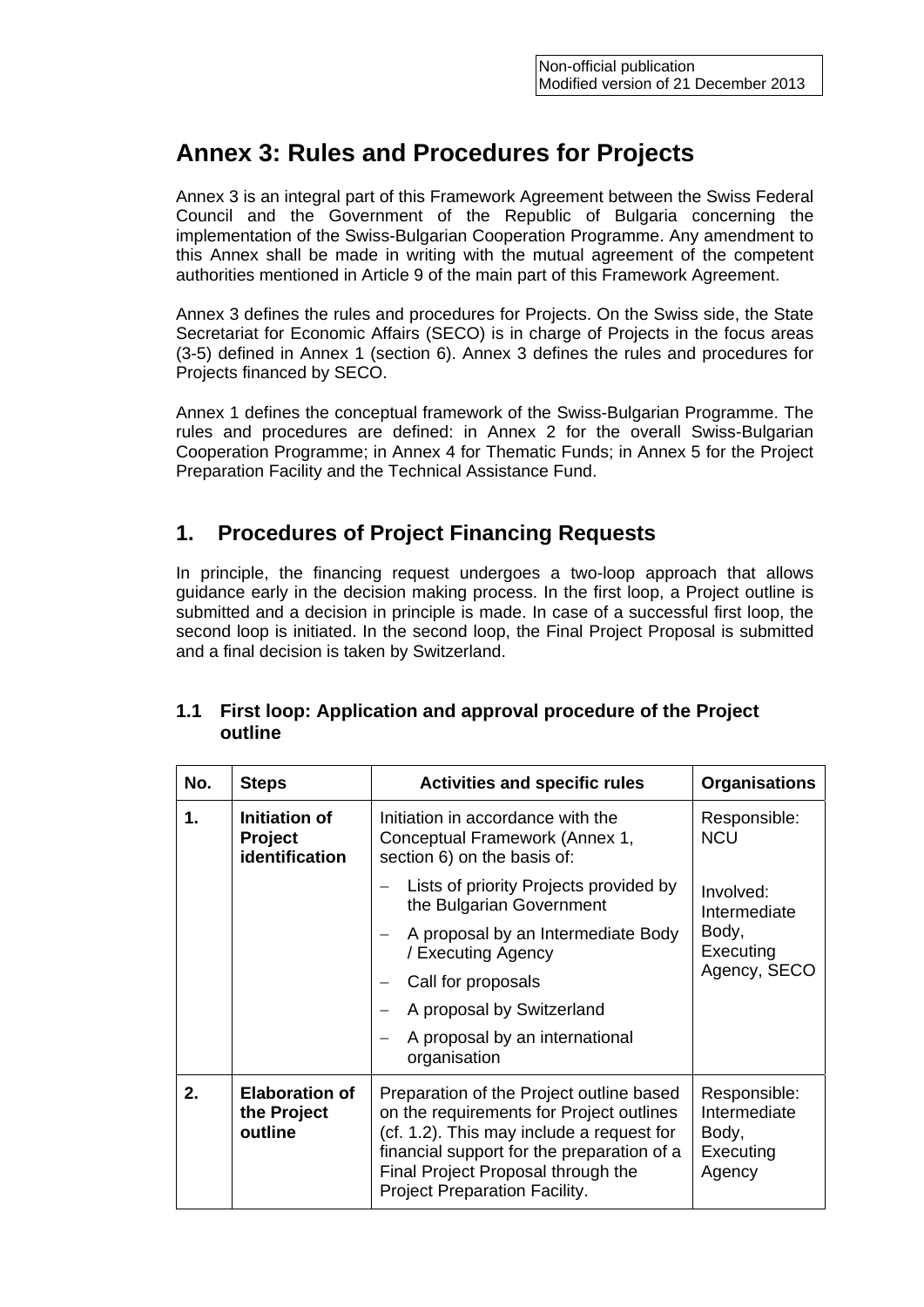| No. |                                                   |                                                                                                                                                                                                                                                                                                                                                                                                                                                                                                                                                                        |                                                                                                                                |
|-----|---------------------------------------------------|------------------------------------------------------------------------------------------------------------------------------------------------------------------------------------------------------------------------------------------------------------------------------------------------------------------------------------------------------------------------------------------------------------------------------------------------------------------------------------------------------------------------------------------------------------------------|--------------------------------------------------------------------------------------------------------------------------------|
|     | <b>Steps</b>                                      | <b>Activities and specific rules</b>                                                                                                                                                                                                                                                                                                                                                                                                                                                                                                                                   | <b>Organisations</b>                                                                                                           |
| 3.  | <b>Pre-screening</b><br>of the Project<br>outline | Possibility of informal consultations with<br>the Swiss Embassy.                                                                                                                                                                                                                                                                                                                                                                                                                                                                                                       | Responsible:<br><b>NCU</b>                                                                                                     |
| 4.  | <b>Screening</b>                                  | Screening based on a thorough<br>assessment of the relevance of the<br>Project outline endorsed by the NCU,<br>based on the Conceptual Framework,<br>the Project selection criteria (see below)<br>and the requirements for Project<br>outlines (cf. 1.2).                                                                                                                                                                                                                                                                                                             | Responsible:<br><b>NCU</b><br>Involved:<br>Monitoring<br>committee,<br>Evaluation<br>committee,<br>Intermediate<br><b>Body</b> |
| 5.  | <b>Submission of</b><br>the Project<br>outline    | If accepted, submission of the Project<br>outlines with a cover letter comprising a<br>description of the selection process and<br>the assessment report to the Swiss<br>Embassy.<br>Formal check by the Swiss Embassy<br>and submission of the Project outline<br>with the cover letter of the NCU and the<br>assessment report to Switzerland.                                                                                                                                                                                                                       | Responsible:<br><b>NCU</b><br>Responsible:<br><b>Swiss</b><br>Embassy                                                          |
| 6.  | <b>Final decision</b><br>on Project<br>outline    | Final decision on the Project outline<br>(including, if relevant, decision on the<br>request for financing of Project<br>preparation). Switzerland reserves the<br>right to carry out its own appraisal.<br>In principle, three categories of decision<br>are possible:<br>1. approved without conditions<br>2. approved with conditions<br>3. not approved<br>The NCU shall ensure the fulfilment of<br>the Swiss conditions, if any.<br>If accepted by Switzerland, request for<br>the preparation of the Final Project<br>Proposal (requirements specified in 2.4). | Responsible:<br><b>SECO</b>                                                                                                    |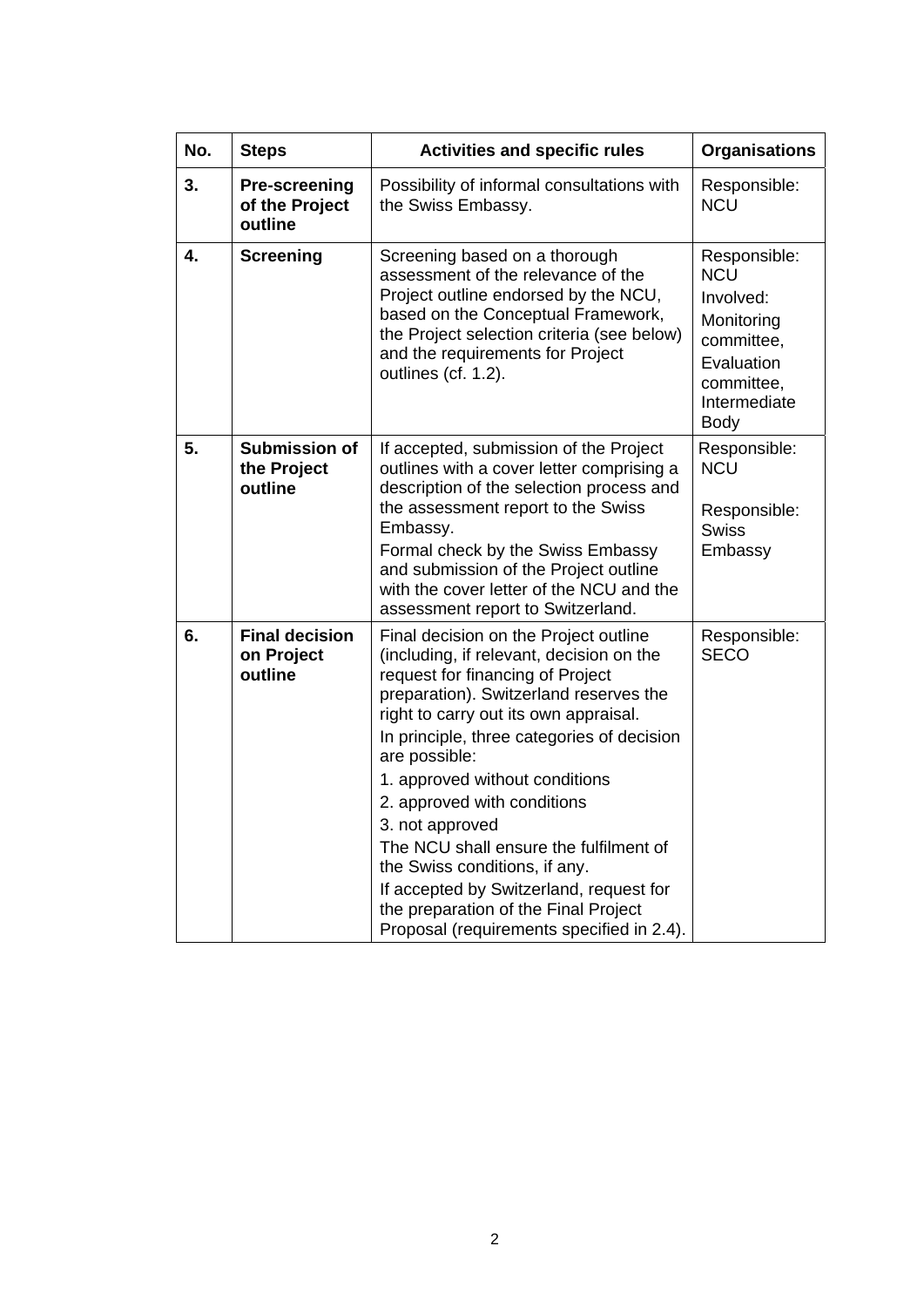## **1.2 Requirements for Project Outlines**

The Project outline (approximately 5 pages) shall include all necessary information to allow a general appraisal of the proposed Project.

| <b>Item</b>                                                                                                                                                                                                                       | <b>Content</b>                                                                                                                                                                                                                                                                                                                                                      |
|-----------------------------------------------------------------------------------------------------------------------------------------------------------------------------------------------------------------------------------|---------------------------------------------------------------------------------------------------------------------------------------------------------------------------------------------------------------------------------------------------------------------------------------------------------------------------------------------------------------------|
| <b>General</b><br>information                                                                                                                                                                                                     | Project title, planned Project duration, priority sector, location/<br>region, nature of the Project (for instance pilot Project etc.)                                                                                                                                                                                                                              |
| <b>Applicant</b>                                                                                                                                                                                                                  | Name and contact details; previous, relevant experience, if<br>any; Project partners; Swiss link, if any (know-how,<br>technology, partners or any other cooperation with<br>Switzerland)                                                                                                                                                                           |
| <b>General context</b><br>Issue to be tackled, present situation, key socio-economic<br>and environmental data related to the issue, attempts to solve<br>the issue so far, other related initiatives, etc.                       |                                                                                                                                                                                                                                                                                                                                                                     |
| <b>Project content</b>                                                                                                                                                                                                            | Description including objectives (outcome), expected results<br>(outputs) and activities (components); beneficiaries, target<br>group; risks and potentials; sustainability of the Project                                                                                                                                                                          |
| <b>Relevance</b>                                                                                                                                                                                                                  | Contribution to the reduction of economic and social<br>disparities within the country and/or between the country and<br>the more advanced member states of the EU (impact - see<br>also the set of specific objectives of Annex 1, section 3), fit<br>within the development strategies of the country / region and<br>chosen sector; strategy of the intervention |
| <b>Prior investments</b><br>Prior investments in the same issue/sector over the past 5<br>years (project title, amount, source of funding)                                                                                        |                                                                                                                                                                                                                                                                                                                                                                     |
| <b>Contribution to</b><br>the enhancement<br>of bilateral<br>relations                                                                                                                                                            | Provision of opportunities to promote Swiss presence and<br>visibility and to use Swiss experience                                                                                                                                                                                                                                                                  |
| Project<br>organisation                                                                                                                                                                                                           | Organisational chart, responsibilities, capacity of the<br>Executing Agency etc.                                                                                                                                                                                                                                                                                    |
| <b>Budget</b>                                                                                                                                                                                                                     | Eligible costs / non-eligible costs; own contribution, amount of<br>grant, co-financing, EU-funding and any other financial<br>source, etc.; cost efficiency aspects versus alternatives                                                                                                                                                                            |
| <b>Horizontal issues</b><br>Environmental, social and economical aspects of the Project,<br>gender equality                                                                                                                       |                                                                                                                                                                                                                                                                                                                                                                     |
| Status of Project (in elaboration or fully prepared; possible<br><b>Maturity of</b><br>request for financial support for preparation of the Final<br><b>Project</b><br>Project Proposal through the Project Preparation Facility) |                                                                                                                                                                                                                                                                                                                                                                     |
| <b>Annexes</b>                                                                                                                                                                                                                    | Additional documentation as deemed appropriate                                                                                                                                                                                                                                                                                                                      |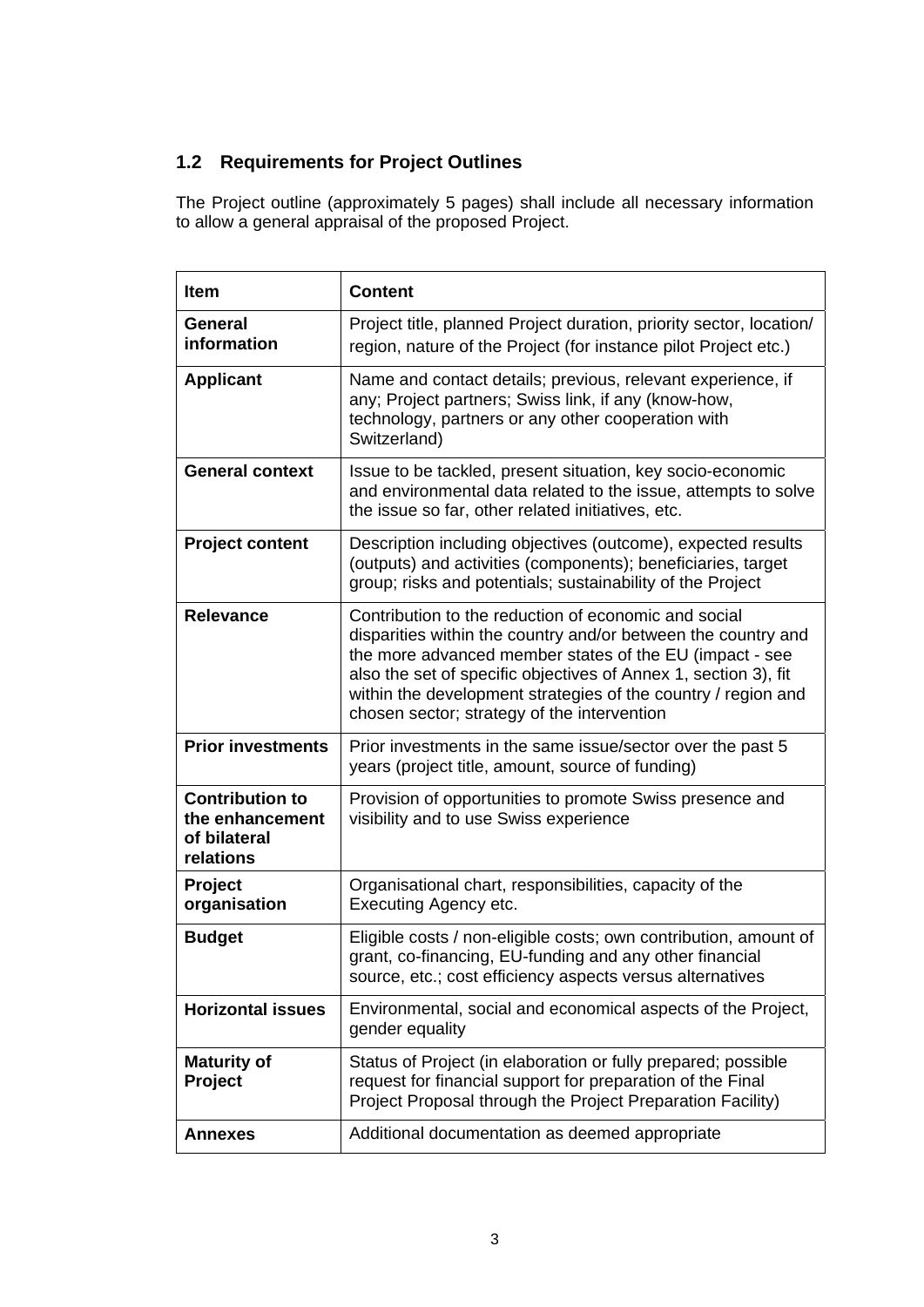| 1.3 | Second loop: Application and approval procedure of the Final |
|-----|--------------------------------------------------------------|
|     | <b>Project Proposal</b>                                      |

| No.              | <b>Steps</b>                                                         | <b>Activities and specific rules</b>                                                                                                                                                                                                                                                                                                                           | <b>Organisations</b>                                                                                     |
|------------------|----------------------------------------------------------------------|----------------------------------------------------------------------------------------------------------------------------------------------------------------------------------------------------------------------------------------------------------------------------------------------------------------------------------------------------------------|----------------------------------------------------------------------------------------------------------|
| $\mathbf{1}$ .   | <b>Elaboration of</b><br>the Final Project<br><b>Proposal</b>        | Preparation of the Final Project<br>Proposal based on the requirements for<br>Final Project Proposals (cf. 1.4) and the<br>comments of Switzerland.                                                                                                                                                                                                            | Responsible:<br>Intermediate<br>Body,<br>Executing<br>Agency                                             |
| 2.               | <b>Screening</b>                                                     | Screening based on a thorough<br>assessment of the feasibility of the Final<br>Project Proposal, endorsed by the NCU.                                                                                                                                                                                                                                          | Responsible:<br><b>NCU</b><br>Involved:<br>Intermediate<br>Body, possibly<br>the Evaluation<br>committee |
| 3.               | <b>Decision to</b><br>submit the Final<br>Project<br><b>Proposal</b> | If accepted, submission of the Final<br>Project Proposal with a cover letter<br>taking into account the requirements for<br>Final Project Proposals and the<br>conditions of Switzerland, as well as the<br>assessment report to the Swiss<br>Embassy. It will also confirm the<br>compliance of the Executing Agency<br>with legal and financial obligations. | Responsible:<br><b>NCU</b>                                                                               |
|                  |                                                                      | Formal check by the Swiss Embassy<br>and submission of the Final Project<br>Proposal with the cover letter of the<br>NCU and the assessment report to<br>Switzerland.                                                                                                                                                                                          | Responsible:<br><b>Swiss</b><br>Embassy                                                                  |
| $\overline{4}$ . | <b>Final decision</b>                                                | Final decision on the financing request<br>by taking into account the Final Project<br>Proposal, the cover letter of the NCU,<br>and the Project document. Switzerland<br>reserves the right to carry out its own<br>appraisal.                                                                                                                                | Responsible:<br><b>SECO</b>                                                                              |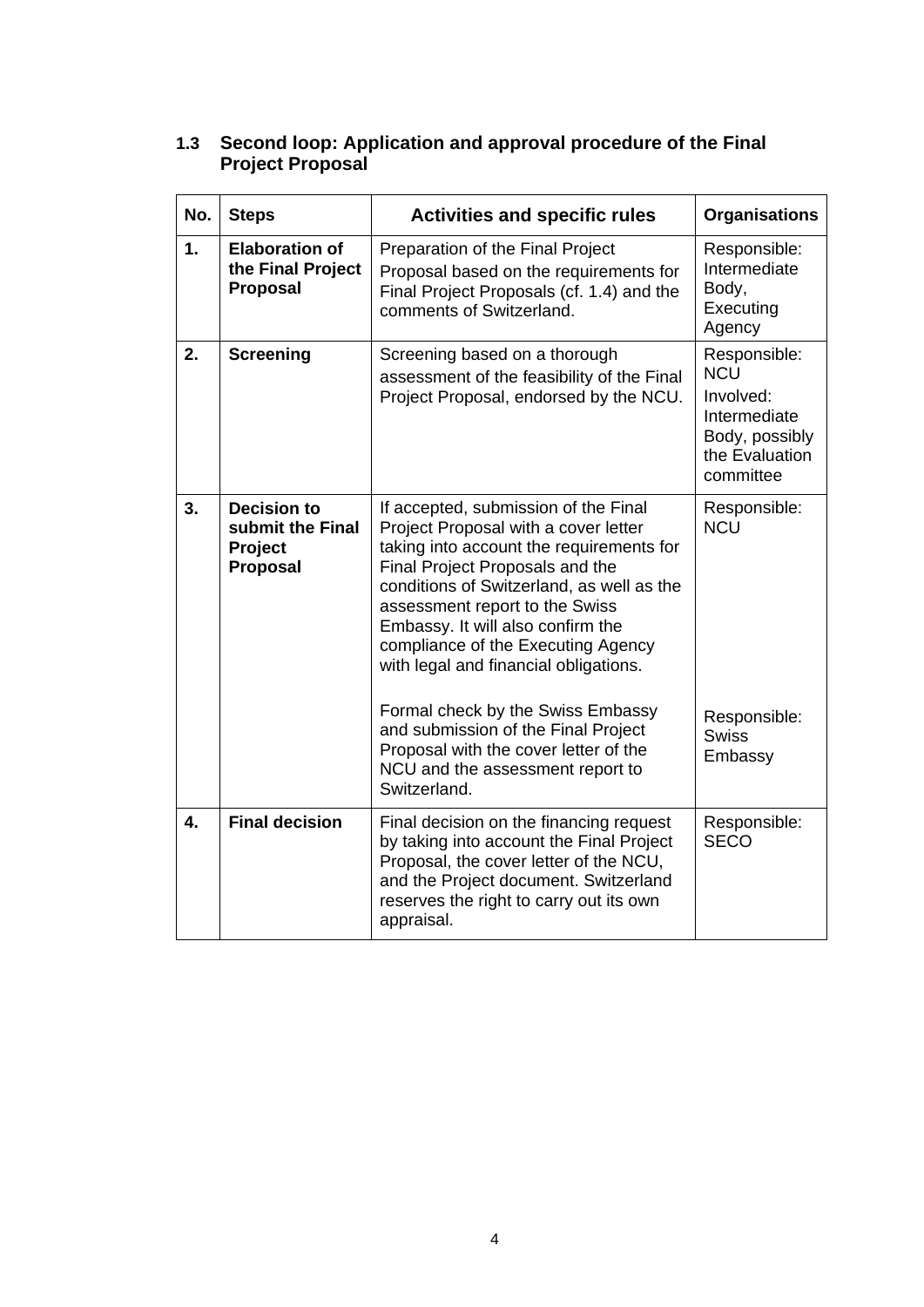## **1.4 Requirements for Final Project Proposals**

The Final Project Proposal shall provide all key information related to the implementation of the project. It shall be accompanied by all necessary documents (Project document, Logical Framework and e.g. feasibility study, environmental impact study) to allow a thorough appraisal. The Final Project Proposal  $(5 - 10)$ pages; for large infrastructure Projects 10 - 20 pages, plus annexes) shall provide adequately detailed information on inter alia:

| <b>Content</b><br><b>Item</b>                                       |                                                                                                                                                                                                                                                                                                                                                                            |  |
|---------------------------------------------------------------------|----------------------------------------------------------------------------------------------------------------------------------------------------------------------------------------------------------------------------------------------------------------------------------------------------------------------------------------------------------------------------|--|
| <b>Project summary</b><br>$(1$ page)                                | Fact sheet: Project title, short description including<br>objectives, budget, partners, duration                                                                                                                                                                                                                                                                           |  |
| <b>Applicant</b>                                                    | Name and contact details; previous, relevant experience, if<br>any; Project partners; Swiss link, if any (know-how,<br>technology, partners or any other cooperation with<br>Switzerland)                                                                                                                                                                                  |  |
| <b>General context</b>                                              | Issue to be tackled, present situation, key socio-economic<br>and environmental data related to the issue, attempts to<br>solve the issue so far, other related initiatives, etc.                                                                                                                                                                                          |  |
| <b>Project content</b>                                              | Description including objectives, expected outcomes /<br>outputs (Logical Framework), activities and the respective<br>indicators; beneficiaries, target group; risks and potentials;<br>sustainability of the Project. Main conclusions of the<br>feasibility study (if requested). Statement on the fulfilment of<br>the conditions from the decision in the first loop. |  |
| <b>Relevance</b>                                                    | Contribution to the reduction of economic and social<br>disparities between the country and/or the more advanced<br>countries of the EU (see also the set of specific objectives of<br>Annex 1, section 3); fit within the development strategies of<br>the country/region and chosen sector; strategy of the<br>intervention                                              |  |
| <b>Contribution to the</b><br>enhancement of<br>bilateral relations | Provision of opportunities to assert Swiss solidarity and<br>promote Swiss presence and image, to valorise Swiss<br>knowledge and reputation, as well as to create new<br>prospect for Swiss products and services.                                                                                                                                                        |  |
| Project<br>organisation                                             | Organisational chart, responsibilities, etc.                                                                                                                                                                                                                                                                                                                               |  |
| <b>Detailed</b><br>implementation<br>schedule                       | Including milestones and indicators based on which<br>monitoring of progress will be done                                                                                                                                                                                                                                                                                  |  |
| <b>Budget</b>                                                       | Eligible costs / non-eligible costs; own contribution, amount<br>of grant, co-financing, EU-funding and any other financial<br>sources etc.; cost efficiency aspects                                                                                                                                                                                                       |  |
| Procurement procedures for goods and services<br><b>Procurement</b> |                                                                                                                                                                                                                                                                                                                                                                            |  |
| <b>Development</b><br>impact                                        | Monitoring and evaluation of output/outcome/impact<br>indicators                                                                                                                                                                                                                                                                                                           |  |
| <b>Horizontal issues</b>                                            | Environmental, social and economical aspects of the<br>Project, gender equality                                                                                                                                                                                                                                                                                            |  |
| <b>Annexes</b>                                                      | Project document, Logframe and e.g. feasibility study,<br>environmental impact study, permissions (if available)                                                                                                                                                                                                                                                           |  |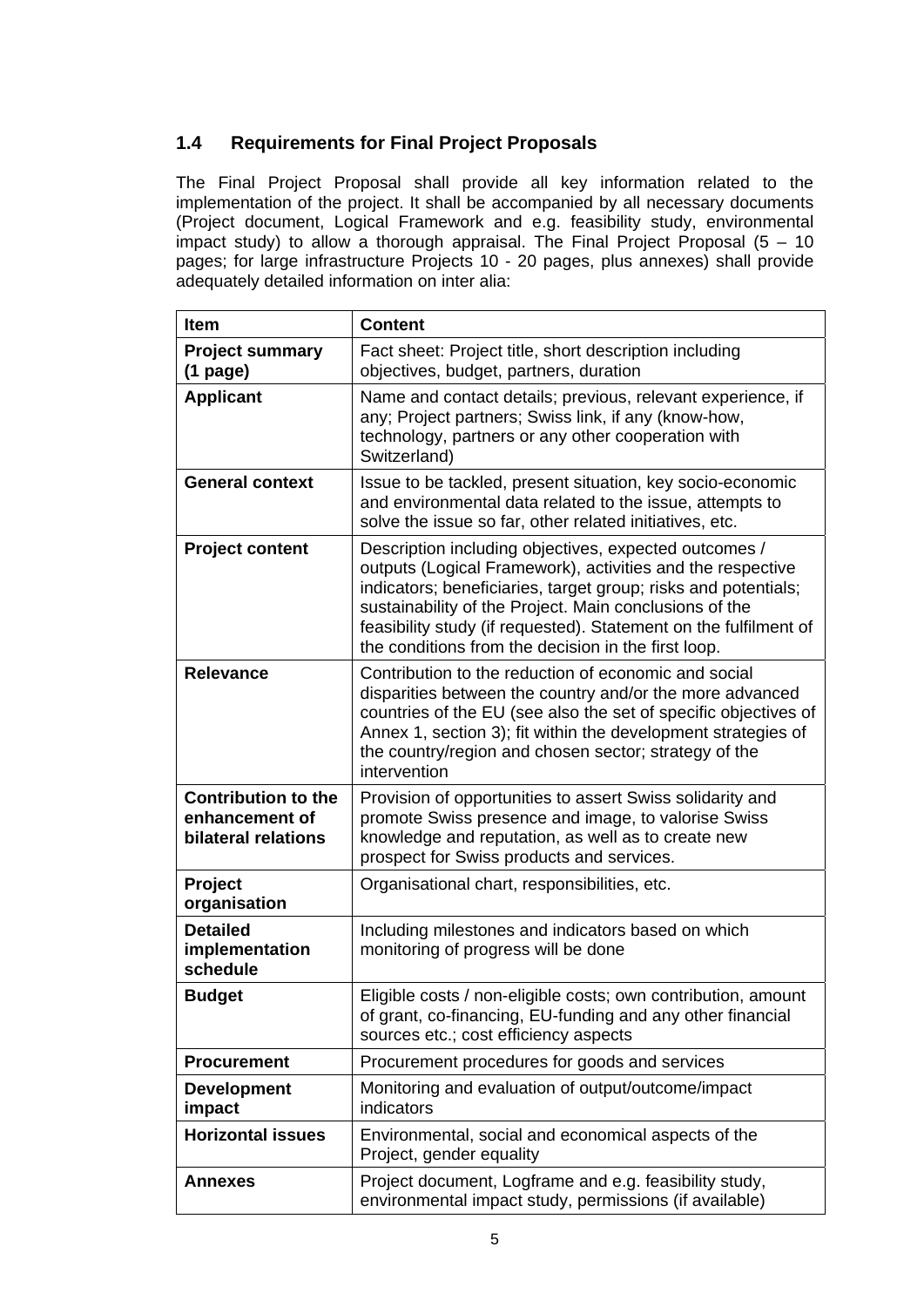# **2. Project Implementation Procedures**

The Project implementation procedures are as follows:

| No. | <b>Steps</b>                                    | <b>Activities and specific rules</b>                                                                                                                                                                                                                                                                                                                                                                                                                                                                                                                                                                                                                                                                                                                                                                                                                                                                                                                                                                                                                                                                                                | <b>Organisations</b>                                                                                                                                                |
|-----|-------------------------------------------------|-------------------------------------------------------------------------------------------------------------------------------------------------------------------------------------------------------------------------------------------------------------------------------------------------------------------------------------------------------------------------------------------------------------------------------------------------------------------------------------------------------------------------------------------------------------------------------------------------------------------------------------------------------------------------------------------------------------------------------------------------------------------------------------------------------------------------------------------------------------------------------------------------------------------------------------------------------------------------------------------------------------------------------------------------------------------------------------------------------------------------------------|---------------------------------------------------------------------------------------------------------------------------------------------------------------------|
| 1.  | Project<br><b>Agreement</b>                     | Preparation of the Project Agreement<br>between Bulgaria and Switzerland.                                                                                                                                                                                                                                                                                                                                                                                                                                                                                                                                                                                                                                                                                                                                                                                                                                                                                                                                                                                                                                                           | Responsible:<br>NCU on the<br>Bulgarian side;<br>SECO on the<br>Swiss side                                                                                          |
| 2.  | <b>Signing</b>                                  | Signing of the Project Agreement. The<br>Project Agreement can be signed by more<br>than two contracting parties (e.g. tripartite<br>or multipartite agreement: SDC or SECO,<br>NCU and Intermediate Body, Executing<br>Agency).                                                                                                                                                                                                                                                                                                                                                                                                                                                                                                                                                                                                                                                                                                                                                                                                                                                                                                    | Responsible:<br>Normally the<br><b>Swiss Embassy</b><br>on behalf of<br>SECO.<br>The Bulgarian<br>signatory or<br>signatories shall<br>be appointed by<br>Bulgaria. |
|     |                                                 | Signing of the Implementation Agreement                                                                                                                                                                                                                                                                                                                                                                                                                                                                                                                                                                                                                                                                                                                                                                                                                                                                                                                                                                                                                                                                                             | Responsible:<br><b>NCU</b>                                                                                                                                          |
| 3.  | <b>Procurement</b><br>and award of<br>contracts | Procurement of goods and services is to<br>be made in accordance with Bulgarian<br>law. Confirmation of compliance with the<br>relevant procurement rules shall be<br>provided to Switzerland. To increase<br>transparency and to prevent corruption,<br>tender documents shall contain an<br>integrity clause. All persons performing<br>actions in connection with a tender<br>procedure shall provide a written<br>statement called "Impartiality clause"<br>under the pain of penal liability for making<br>false statements. According to the clause,<br>persons shall be excluded from performing<br>actions in a tender procedure if, for<br>example, they remain in such legal or<br>material relationship with the contractor<br>that may raise justified doubts as to their<br>impartiality.<br>In general, for public tenders within the<br>scope of the EU directives on public<br>procurement (2004/17/EC and<br>2004/18/EC), an English translation of the<br>official tender evaluation report shall be<br>provided to Switzerland for information at<br>the latest 30 calendar days after the award<br>of contract. | Responsible:<br>NCU,<br>Intermediate<br>Body, Executing<br>Agency                                                                                                   |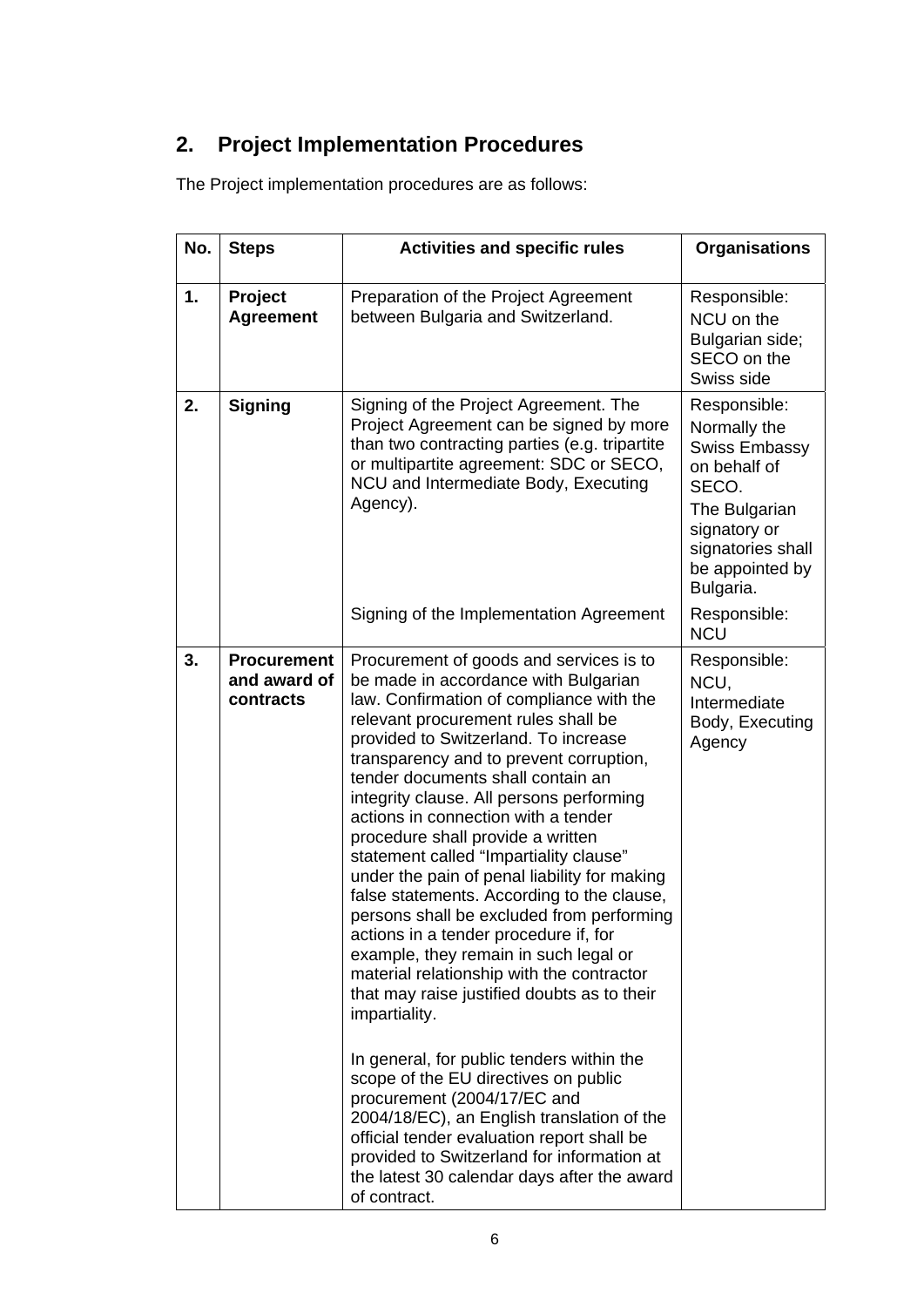|  | In addition to the above, for tenders<br>above the threshold of CHF 500'000.00<br>Switzerland may also request a copy of<br>the tender documents for non-objection.<br>These documents shall be submitted to<br>the Swiss Embassy at the latest 30<br>calendar days before the commencement<br>of tendering. Switzerland will analyze the<br>tender documents and give its non-<br>objection as soon as possible. Failure to<br>reply within 30 calendar days is<br>considered as a non-objection. If an<br>objection has been made, the NCU shall<br>adjust the tender documents within 30<br>calendar days and submit the revised<br>tender documents for non-objection again. |  |
|--|----------------------------------------------------------------------------------------------------------------------------------------------------------------------------------------------------------------------------------------------------------------------------------------------------------------------------------------------------------------------------------------------------------------------------------------------------------------------------------------------------------------------------------------------------------------------------------------------------------------------------------------------------------------------------------|--|
|  | Bulgaria shall submit a copy of Project<br>related contracts at the latest 20 calendar<br>days after the signing of the contract.                                                                                                                                                                                                                                                                                                                                                                                                                                                                                                                                                |  |
|  | Furthermore, for tenders above the<br>threshold of CHF 500,000, Switzerland<br>may also request that an English<br>translation of the tender documents and<br>the draft contracts be made available to<br>tenderers and contractors, respectively.<br>Possible translation costs shall be borne<br>by the Project and financed under the<br>Contribution.                                                                                                                                                                                                                                                                                                                        |  |
|  | In line with Art. 6.5 of the Framework<br>Agreement, both Parties agree to provide<br>all such information pertaining to the<br>tender process and beyond the<br>documents listed above that the other<br>Party may reasonably request.<br>Switzerland shall have the right to<br>participate in the tender committee as an<br>observer. Switzerland shall also have the<br>right to conduct an audit of the<br>procurement practices and procedures in<br>general.                                                                                                                                                                                                              |  |
|  | In case of irregularities, wilfully or<br>negligently caused in the framework of the<br>tender process and/or the execution of the<br>contract, Switzerland - after consultation<br>with the NCU - is entitled to stop<br>reimbursements immediately, to instruct<br>the NCU to stop payments from the Swiss                                                                                                                                                                                                                                                                                                                                                                     |  |

 \* Modified on 21 December 2013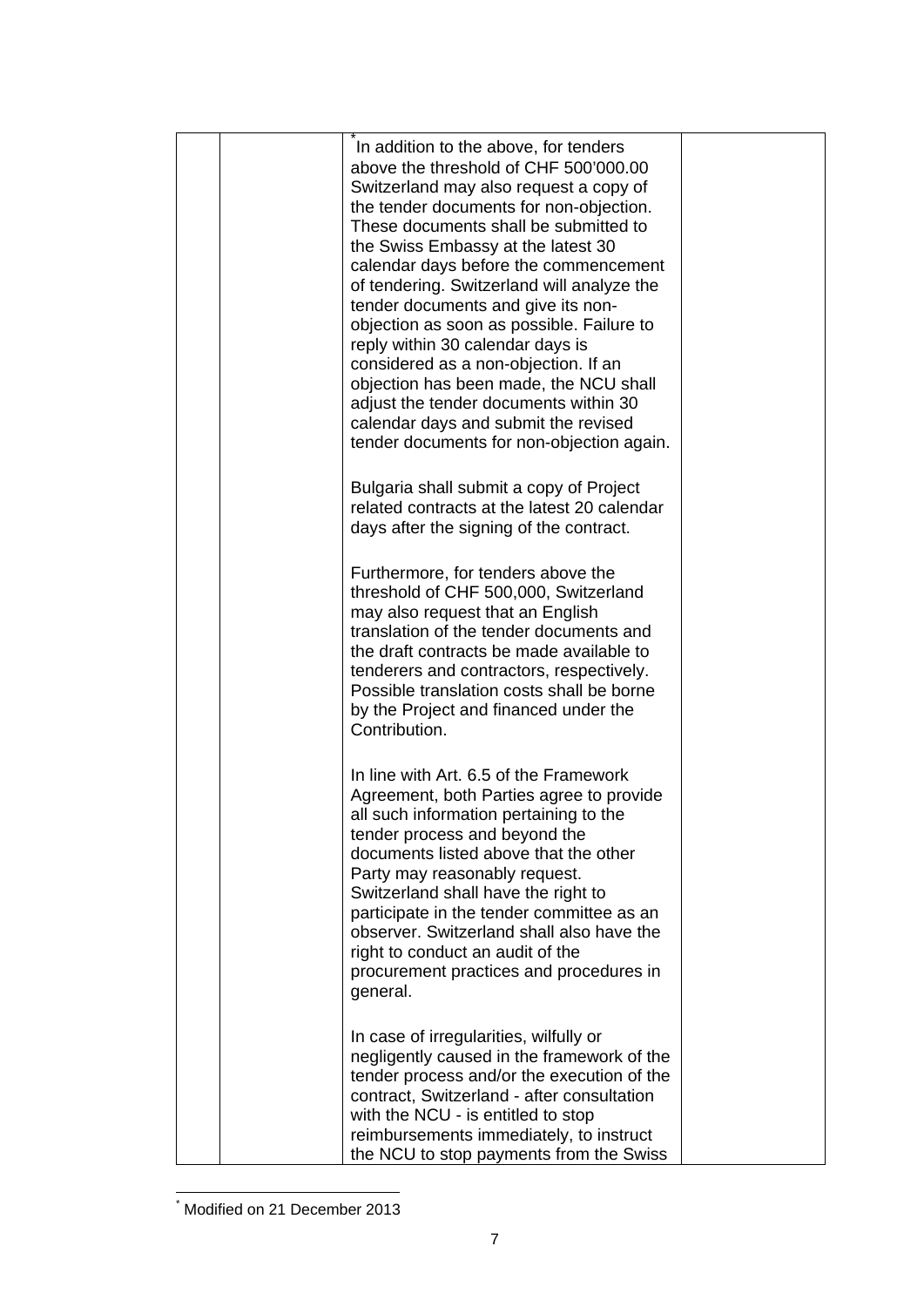|    |                                    | Contribution and to ask repayment of<br>illegitimately paid reimbursements at any<br>stage of the Project.                                                                                                                                                                                                                                                                                                                                                                                                                                                                                                                                                                                                                                                                                                                                                                                                                                                                                                                                                                                                                                                                                                                                                                                                                                                            |                                                                                                                                                          |
|----|------------------------------------|-----------------------------------------------------------------------------------------------------------------------------------------------------------------------------------------------------------------------------------------------------------------------------------------------------------------------------------------------------------------------------------------------------------------------------------------------------------------------------------------------------------------------------------------------------------------------------------------------------------------------------------------------------------------------------------------------------------------------------------------------------------------------------------------------------------------------------------------------------------------------------------------------------------------------------------------------------------------------------------------------------------------------------------------------------------------------------------------------------------------------------------------------------------------------------------------------------------------------------------------------------------------------------------------------------------------------------------------------------------------------|----------------------------------------------------------------------------------------------------------------------------------------------------------|
| 4. | <b>Controlling</b><br>(Monitoring) | Controlling procedures are defined in the<br>Project Agreement. Procedure description<br>includes: periodicity of reporting,<br>monitoring system and consultant,<br>steering committees, time-table for<br>operations and results, auditing, etc.<br>Switzerland reserves the right to ask for or<br>to carry out technical audits.                                                                                                                                                                                                                                                                                                                                                                                                                                                                                                                                                                                                                                                                                                                                                                                                                                                                                                                                                                                                                                  | Responsible:<br>Executing<br>Agency<br>Involved:<br>NCU.<br>Intermediate<br>Body<br>Involved:<br>NCU,<br>Intermediate<br>Body, Executing<br>Agency, SECO |
| 5. | <b>Reporting</b>                   | <b>Interim Reports support Payment Claims</b><br>and are therefore to be presented to<br>Switzerland with the corresponding<br><b>Reimbursement Request.</b><br>Payment Claims comprise eligible costs<br>incurred during a given period with copy of<br>the invoices.<br>Interim Reports cover a given period and<br>include information on financial and<br>physical progress, a comparison of actual<br>with planned expenses, an update on<br>progress status, while confirming the co-<br>financing. Any deviation has to be justified<br>and corrective measures suggested.<br>Interim Reports are due to Switzerland at<br>least every six months. An interim Report<br>shall also be presented in case no<br>Payment Claim has been made for a<br>period exceeding 6 months.<br><b>Annual Project Reports have an</b><br>operational part that describes the<br>progress of the Project and includes a<br>financial part (Financial Report) having a<br>summary of data on financial progress for<br>the reporting year as well as cumulative<br>data to date. They compare actual with<br>planned expenses and progress, based on<br>quantified targets for output and where<br>possible outcome indicators. Any deviation<br>has to be justified and corrective<br>measures suggested. The report structure<br>shall follow the Logical Framework. It shall | Responsible:<br>Executing<br>Agency<br>Involved:<br>NCU,<br>Intermediate<br>Body                                                                         |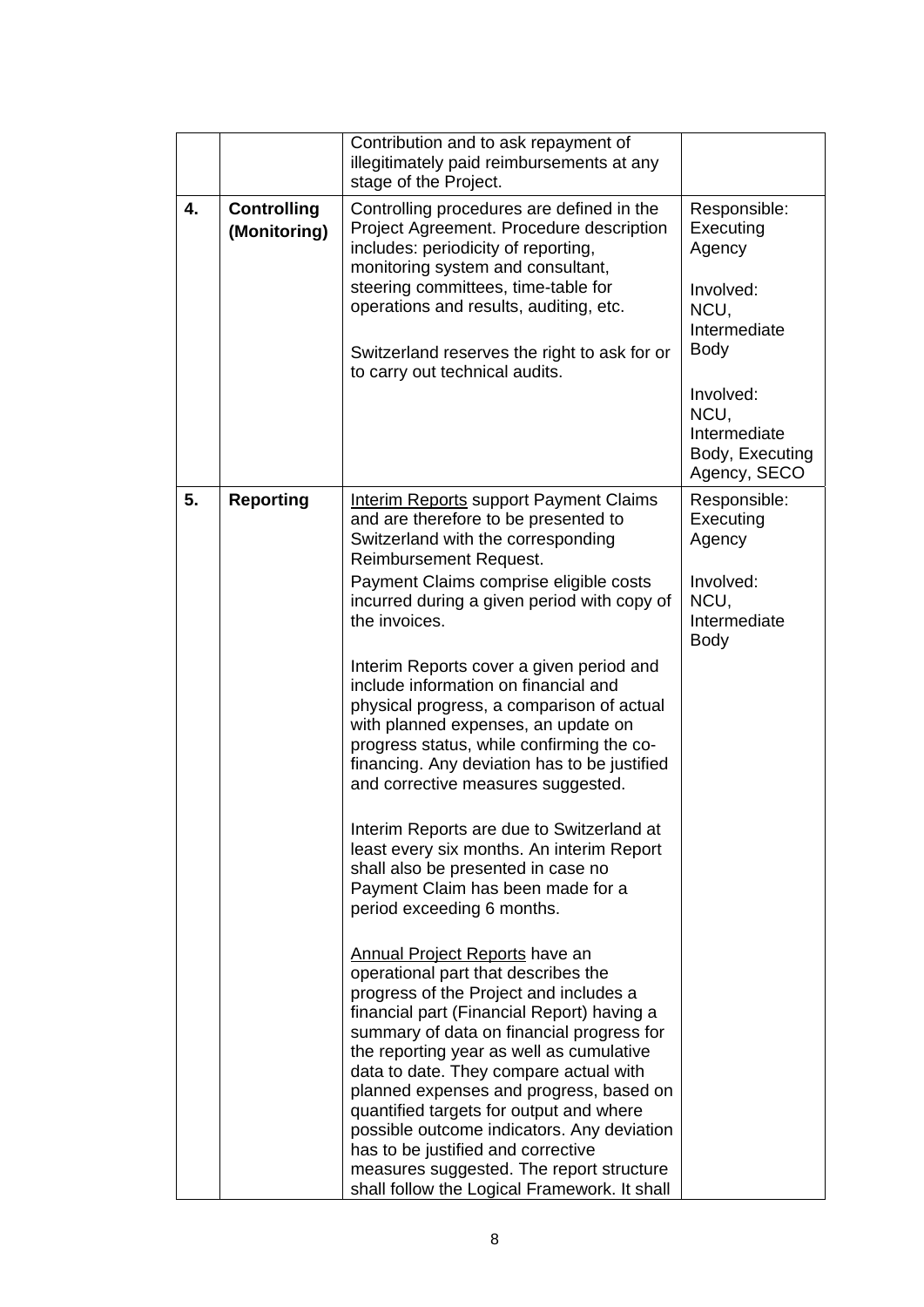| also contain an updated project execution<br>schedule as well as an updated budget for<br>the year ahead. Annual project reports are<br>not linked to reimbursement requests.                                                                                                                                                                                                                                                                                                                                                                                                                                                                                                                                  |  |
|----------------------------------------------------------------------------------------------------------------------------------------------------------------------------------------------------------------------------------------------------------------------------------------------------------------------------------------------------------------------------------------------------------------------------------------------------------------------------------------------------------------------------------------------------------------------------------------------------------------------------------------------------------------------------------------------------------------|--|
| The <b>Project Completion Report</b> - together<br>with the last Interim Report and the<br>conclusions of the Final Financial Audit<br>Report $(cf. 6)$ - is the base for the payment<br>of the final reimbursement. The Project<br>Completion Report has an operational part<br>that documents and comments the overall<br>achievement of outputs and outcomes<br>against the original plan, the compliance<br>with principles such as cross cutting<br>themes and sustainability, and suggests<br>lessons learned and conclusions. It<br>contains a financial part (Final Financial<br>Report) having a summary of financial<br>data for the whole project and comparing<br>effective with planned expenses. |  |
|                                                                                                                                                                                                                                                                                                                                                                                                                                                                                                                                                                                                                                                                                                                |  |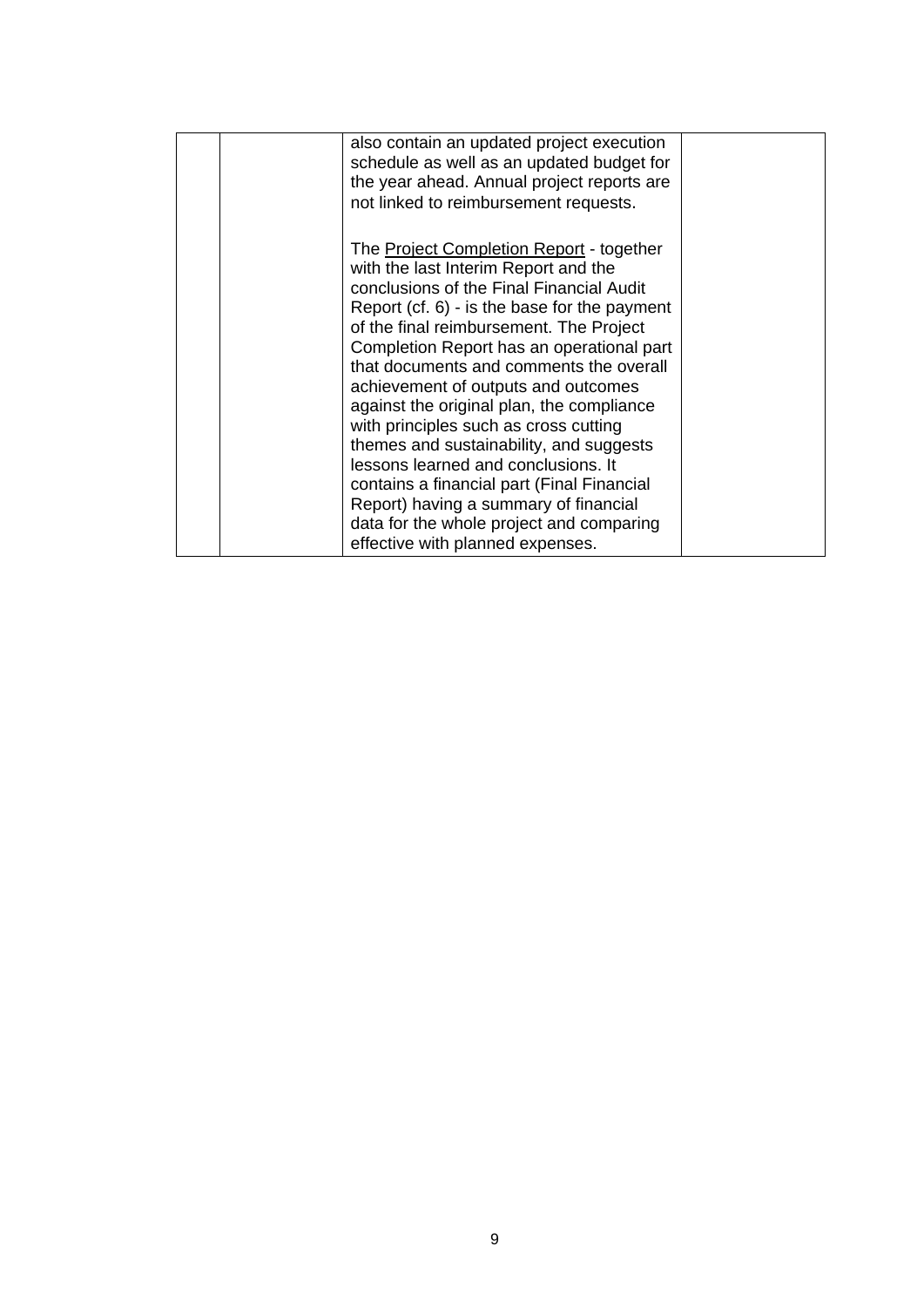| 6. | <b>Audit</b>      | <b>Financial Audit at Project level:</b>                                                                                                                                                                                                                                                                                                   | Responsible:<br><b>NCU</b>                                                                      |
|----|-------------------|--------------------------------------------------------------------------------------------------------------------------------------------------------------------------------------------------------------------------------------------------------------------------------------------------------------------------------------------|-------------------------------------------------------------------------------------------------|
|    |                   | During implementation, financial audit(s)<br>shall be carried out by an internal (internal<br>audit units and controlling units of public<br>administration institutions) or an external<br>certified audit organisation for the<br>Projects, as specified in the respective<br>Project Agreement.                                         | Involved:<br><b>Internal Audit</b><br>Units of the<br>Intermediate<br>Body, Executing<br>Agency |
|    |                   | The audit organisation shall carry out<br>audits of the Projects according to the<br>terms of reference and International<br>Standards on Auditing (ISA). In doing so, it<br>shall verify the correct use of funds, make<br>recommendations to strengthen the<br>control system and report any actual or<br>alleged fraud or irregularity. |                                                                                                 |
|    |                   | The audit reports are transmitted to the<br>NCU. The competent authorities with the<br>full support of the Government of Bulgaria<br>shall investigate alleged cases of fraud or<br>irregularity. Proven cases of fraud shall be<br>prosecuted according to existing<br>regulations.                                                       |                                                                                                 |
|    |                   | In principle, a Final Financial Audit has to<br>be carried out for each Project at its<br>completion.<br>For each Project lasting longer than two<br>years and exceeding the amount of CHF<br>500,000, Intermediary Financial Audit(s)<br>have to be additionally carried out, unless<br>otherwise specified in the Project<br>Agreement.  |                                                                                                 |
|    |                   | A Final Financial Report and the<br>conclusions and recommendations of the<br>Final Financial Audit Report shall be<br>presented to Switzerland by the NCU<br>together with the Project Completion<br>Report (cf. 5).                                                                                                                      |                                                                                                 |
| 7. | <b>Evaluation</b> | After Project completion, the Parties may<br>request an independent evaluation. The<br>cost will be borne by the requesting Party.                                                                                                                                                                                                         | Responsible:<br>NCU or SECO                                                                     |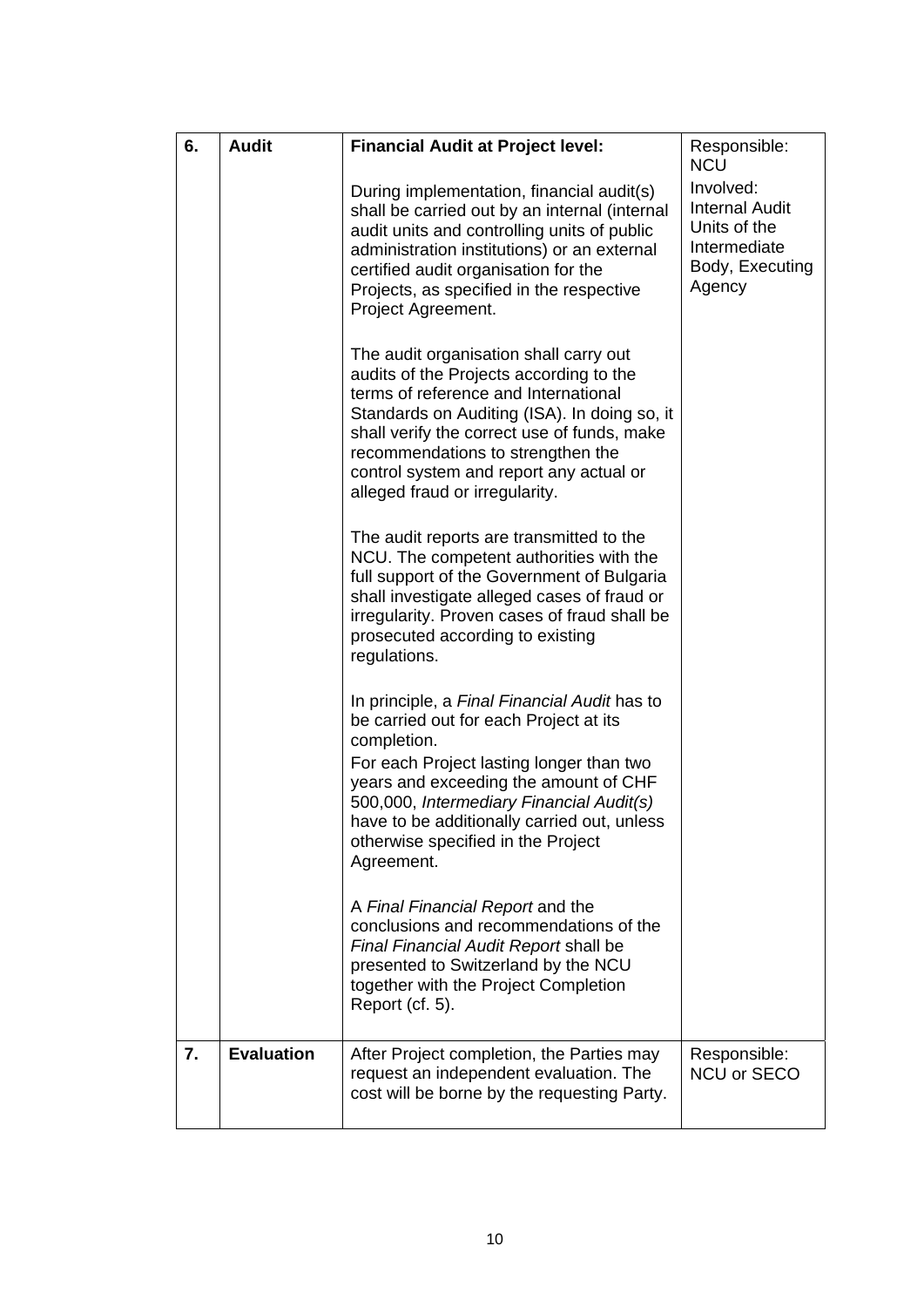## **3. Payment and Reimbursement Procedure**

The National Fund Directorate within the Ministry of Finance of Bulgaria is the Paying Authority for the Contribution. In principle, all disbursements for SECO Projects shall be pre-financed out of the national budget of Bulgaria according to the national budget procedure. The Executing Agency shall submit payment claims covering all eligible expenses over the current period to the NCU, together with certified copies of all supporting documentation and the interim report. The NCU and/or the Intermediate body shall verify the completeness and certify the correctness of the submitted documents. The Paying Authority shall make payments to the Executing Agency (and/or Intermediate Body) in accordance with the Implementation Agreement. The Paying Authority shall submit the reimbursement requests to Switzerland for approval and payment.

The detailed reimbursement procedures are laid down in the Project Agreements and must, if not otherwise specified, comply with the following procedures:

| No. | <b>Steps</b>                                                                                                                                  | <b>Activities</b>                                                                                                                                                                                                                      | <b>Organisations</b>                                                                                             |
|-----|-----------------------------------------------------------------------------------------------------------------------------------------------|----------------------------------------------------------------------------------------------------------------------------------------------------------------------------------------------------------------------------------------|------------------------------------------------------------------------------------------------------------------|
| 1.  | <b>Issue of the</b><br>original invoice                                                                                                       | Issue the original invoice.                                                                                                                                                                                                            | Responsible:<br>Supplier of a<br>product or service;<br>contractor,<br>consultant,<br>organisation<br>(claimant) |
| 2.  | <b>Examination of</b><br>the original<br>invoice or a<br>document of<br>equivalent<br>value and the<br>preparation of<br>the payment<br>claim | Control the original invoice or a<br>٠<br>document of equivalent value with<br>regard to the specifications of the<br>Project Agreement, the<br>Implementation Agreement, the<br>supply / services contract and the<br>agreed tariffs. | Responsible:<br>Executing<br>Agency                                                                              |
|     |                                                                                                                                               | Verify the conformity of the<br>п<br>execution (quantity and quality) of<br>the work, the supply of goods /<br>services, etc., and the special<br>conditions etc.                                                                      |                                                                                                                  |
|     |                                                                                                                                               | Payment to the supplier(s) of the<br>■<br>original invoice.                                                                                                                                                                            |                                                                                                                  |
|     |                                                                                                                                               | Submit the payment claim and<br>$\blacksquare$<br>copy of the invoices, including an<br>interim report, to the Intermediate<br>Body/NCU.                                                                                               |                                                                                                                  |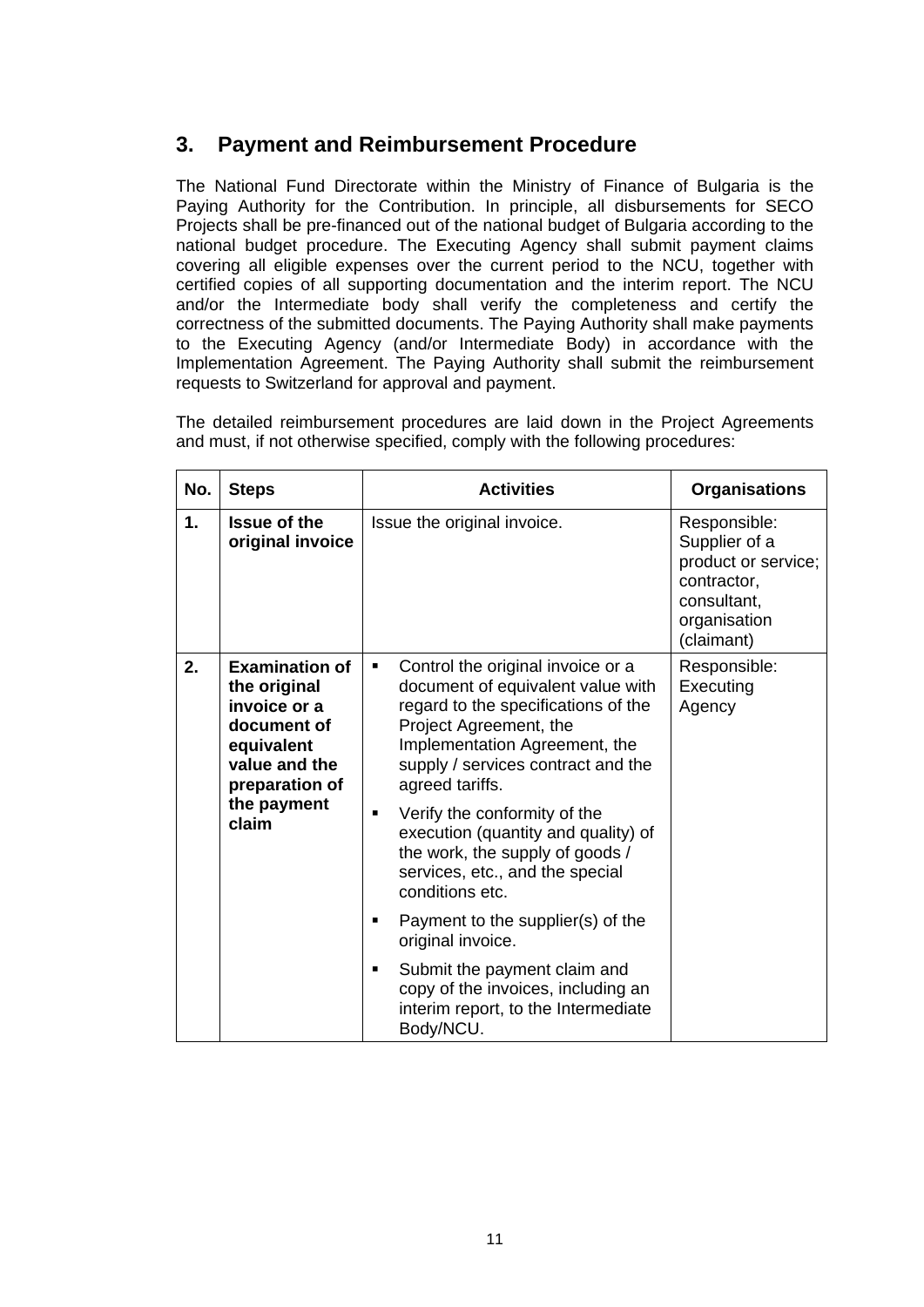| 3. | <b>Certification of</b><br>the payment<br>claims to the<br><b>Paying</b><br><b>Authority and</b><br>pre-financing<br>payments<br>and | ٠<br>$\blacksquare$ | Check the conformity of the<br>payment claim with the<br>Framework Agreement, the<br>Project Agreement and the<br><b>Implementation Agreement</b><br>Ensure that no double-financing<br>occurs.                                                               | Responsible:<br><b>NCU</b><br>and $/$ or<br>Intermediate Body |
|----|--------------------------------------------------------------------------------------------------------------------------------------|---------------------|---------------------------------------------------------------------------------------------------------------------------------------------------------------------------------------------------------------------------------------------------------------|---------------------------------------------------------------|
|    | Payment to the<br><b>Executing</b><br><b>Agency</b>                                                                                  | П                   | Verify the completeness of the<br>documentation, i.e. copy of<br>invoices and other accounting<br>documents, and the relevance of<br>the interim report. If necessary,<br>verify the correctness of the use of<br>funds by means of fact-finding<br>missions. |                                                               |
|    |                                                                                                                                      | ٠                   | Certify the conformity and legality<br>of the payment claims to the<br>Paying Authority.                                                                                                                                                                      |                                                               |
|    |                                                                                                                                      | п                   | Ensure the payment to the<br>Executing Agency.                                                                                                                                                                                                                |                                                               |
|    |                                                                                                                                      |                     | Transmit to Switzerland a copy of<br>the related documentation, such<br>as interim, annual and completion<br>reports (cp. 3.5 and 3.6), audit<br>reports, or their consolidated<br>summary as requested in the<br>Project Agreement.                          |                                                               |
| 4. | <b>Submission of</b><br>the<br>reimbursement<br>request to<br><b>Switzerland</b>                                                     | ٠                   | Check the formal conformity of the<br>payment claims, including co-<br>financing                                                                                                                                                                              | Responsible:<br>Paying Authority                              |
|    |                                                                                                                                      |                     | Ensure that no double-financing<br>occurs.                                                                                                                                                                                                                    |                                                               |
|    |                                                                                                                                      |                     | Submit the reimbursement<br>requests to Switzerland and<br>confirm compliance with the<br>financial stipulations of contractual<br>agreements.                                                                                                                |                                                               |
| 5. | <b>Payment by</b><br><b>Switzerland to</b><br><b>Bulgaria</b>                                                                        | ٠                   | Check conformity of<br>reimbursement requests and<br>supporting documentation.                                                                                                                                                                                | Responsible:<br><b>SECO</b><br>Involved:<br>Paying Authority  |
|    |                                                                                                                                      | ٠                   | Transfer the requested amount in<br>Swiss francs to the separate bank<br>account.                                                                                                                                                                             |                                                               |

In particular cases, other payment procedures may be defined by the Parties in the respective Project Agreements.

The final date for eligibility of costs shall be specified in the Project Agreement. It shall be 12 months after the scheduled date for Project completion, but not later than ten years after the approval of the extension of the Contribution to Bulgaria and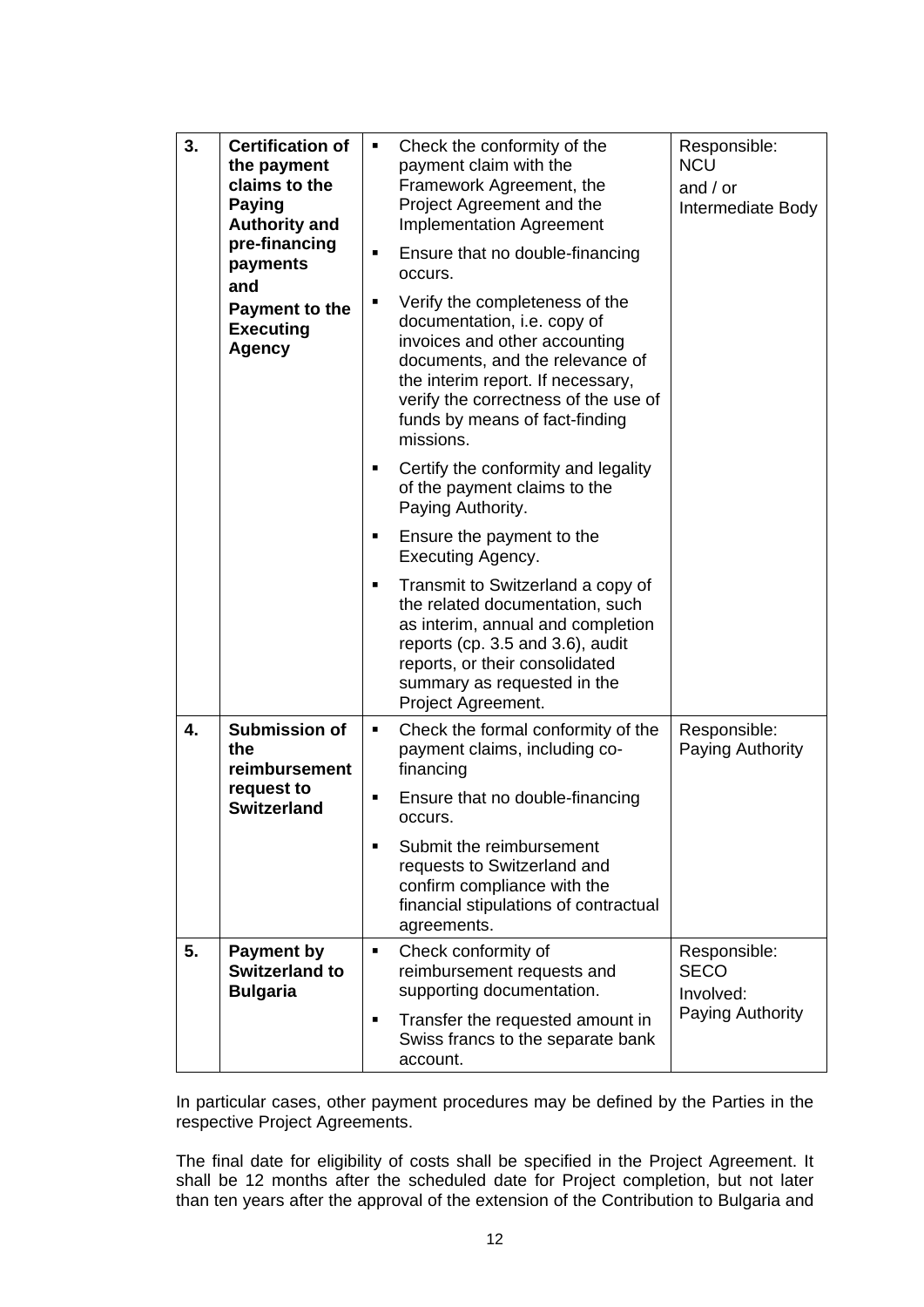Romania by the Swiss Parliament according to Article 3 of the Framework Agreement. Final reimbursement requests must have been received by Switzerland not later than six months after the final date of eligibility.

In case of irregularities, wilfully or negligently, Switzerland is entitled to stop reimbursements immediately, to instruct the NCU to stop payments from the Swiss Contribution and to ask repayment of illegitimately paid reimbursements at any stage of the Project. The reasons for the respective instructions shall be communicated in writing to the NCU and other entities involved.

## **4. Responsibilities and Tasks**

The responsibilities and tasks of the main actors are outlined below. Project Agreements will contain more detailed responsibilities and activities tailored to the individual case.

### **4.1 The National Coordination Unit**

The NCU is responsible for the identification, planning, implementation, financial management, controlling and evaluation of Projects, as well as for the use of funds under the Contribution in accordance with the Framework Agreement. This includes responsibility to:

- Ensure the building-up of the Project Portfolio according to the Annex 1, through consultation of line ministries and the organisation of calls for Project proposals (cf. 1.1.1), as well as the appraisal of project applications and the selection by appropriate Evaluation committees;
- Transmit to Switzerland the Project proposals selected by the NCU in form of Project Outlines (cf. 1.1), including the result of assessments and decisions of the Evaluation committee;
- Supervise the timely preparation of the Final Project Proposal resulting from approved Project Outlines and assess their quality and their compliance with the conditions expressed by Switzerland after loop 1 (cf. 2.1);
- Submit to Switzerland well documented Project Financing Requests in the form of Final Project Proposals (cf. 2.4) resulting from approved Project Outlines (cf. 2.3);
- Supervise and steer the implementation of Projects in accordance with the Project Agreements and the Implementation Agreements by establishing adequate monitoring and auditing systems;
- Ensure the correct verification of the invoices or of the documents of equivalent value received from the Executing Agencies and verify the sufficiency of documentation, including through delegation of these tasks to the respective Intermediate Bodies;
- Ensure that there is no double-financing of any part of the Project by any other source of funds;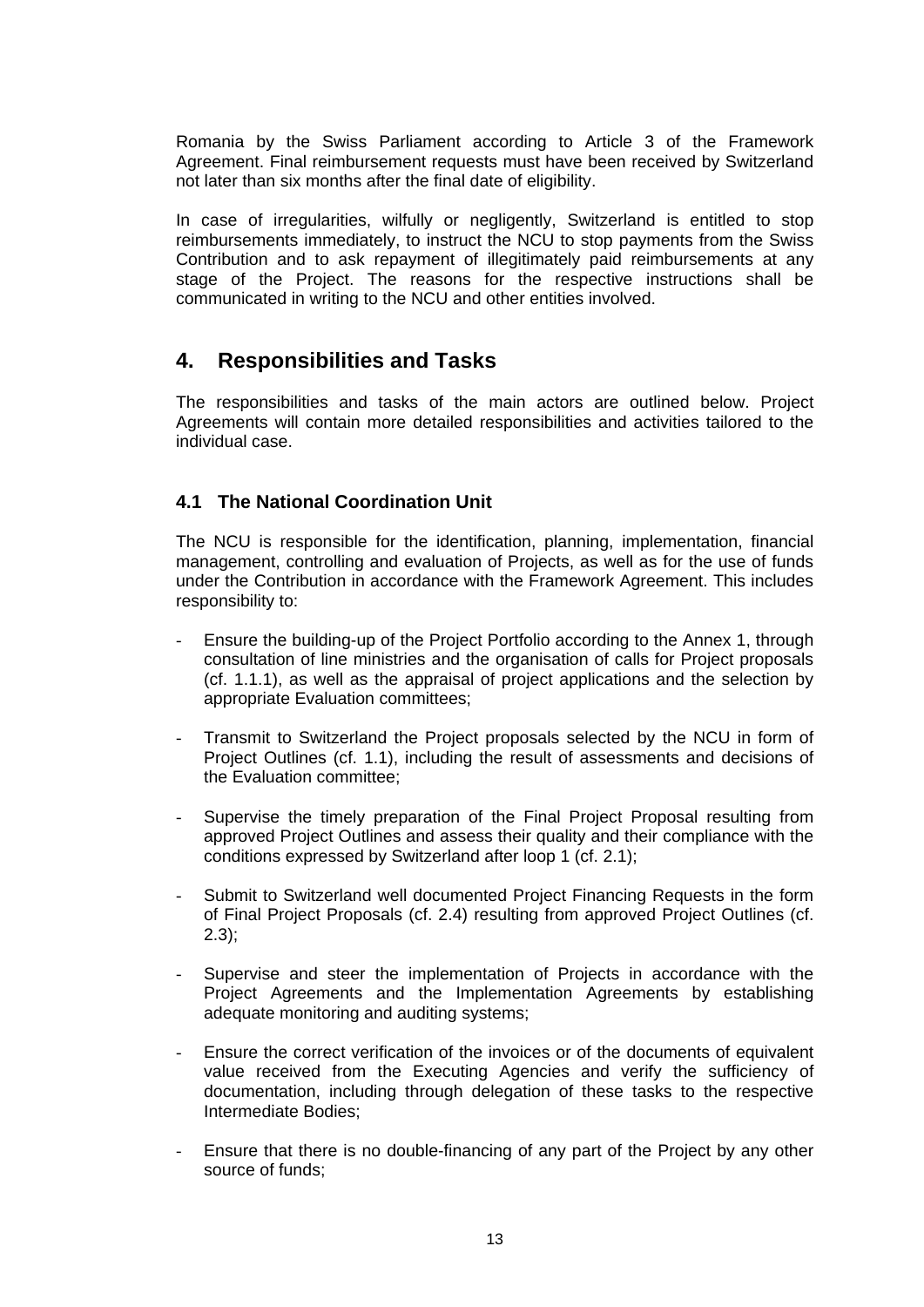- Confirm that the co-financing part has been provided according to the Project Agreement;
- Ensure the efficient and correct use of available funds for the overall Swiss-Bulgarian Cooperation Programme;
- Verify in each Project if the value added tax (VAT) can be recovered by the Executing Agency and inform the Swiss authorities accordingly in the form of a declaration by the applicant as part of the Project documentation;
- Confirm compliance with state aid rules:
- Ensure financial control, including complete and sufficient audit trails in all involved institutions;
- Provide a yearly overall financial statement on all payments between Switzerland and the Paying Authority on one side and between the Paying Authority and all national bodies involved (e.g. NCU, Intermediate Body, Executing Agency) on the other side;
- Submit yearly a summary with conclusions and recommendations of all audit reports of the financed Projects. The NCU presents in a separate appendix all original conclusions and recommendations of the audit reports;
- Ensure the discussion of audit results with the partners involved, including Switzerland, and the implementation of the decisions made based on the audit report;
- Ensure regular reporting to Switzerland on the implementation of Projects financed by the Contribution. Any irregularities shall be reported immediately to Switzerland;
- Organise annual meetings at overall Swiss-Bulgarian Cooperation Programme level in consultation with the Swiss Embassy and present an annual report;
- Ensure reimbursement to Switzerland of unduly paid sums financed by the Contribution;
- Ensure information and publicity about the Swiss-Bulgarian Cooperation Programme;
- Ensure storing of all relevant documents relating to Projects implemented within the Swiss-Bulgarian Cooperation Programme for 7 years after the completion of Projects.

The NCU can delegate part of the tasks and responsibilities mentioned above to one or more Intermediate Bodies and Executing Agencies.

#### **4.2 Intermediate Body**

Intermediate Body means any legal public or private entity appointed by the NCU which acts under the responsibility of the NCU or which carries out duties on behalf of the NCU with regard to Executing Agencies implementing Projects.

The main tasks of the Intermediate Bodies are to: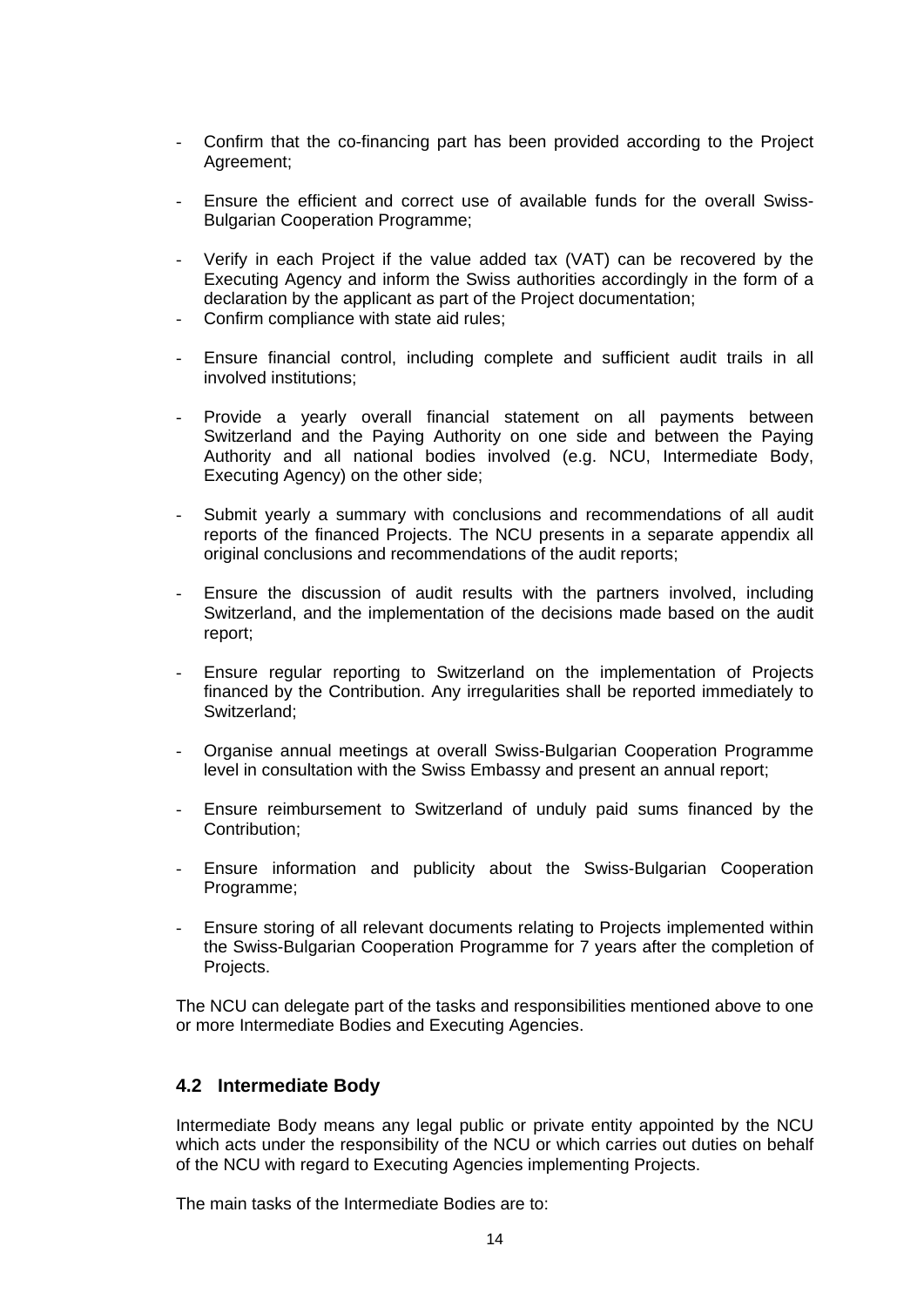- Call for and collect Project proposals, review compliance with the requirements for Project proposals (cf. 1) and assess the quality of applications submitted in consultations with line ministries;
- Submit Project proposals with appraisal reports to the NCU;
- Supervise and steer the implementation of Projects in accordance with the Project Agreements and the Implementation Agreements, and carry out the necessary controls;
- Ensure that there is no double-financing of any part of the Project by any other source of funds and report to the NCU;
- Verify in each Project if the value added tax (VAT) can be recovered by the Executing Agency and to inform the NCU accordingly in the form of a declaration by the applicant as part of the Project documentation;
- Confirm compliance with state aid rules and report to the NCU;
- Check the invoices or the documents of equivalent value received from the Executing Agencies, verify the authenticity and correctness of submitted documents as well as the eligibility of costs on payment claims and report to the NCU;
- Certify invoices or the documents of equivalent value and submit certified invoices or documents of equivalent value to the NCU or to the Paying Authority;
- Submit payment claims to the Paying Authority and certify their conformity and legality;
- Report to the NCU on the progress of Project implementation;
- Submit all audit reports of the financed Projects to the NCU;
- Check for irregularities and report them to the NCU;
- Ensure storage of all relevant documents related to Projects implemented within the Swiss-Bulgarian Cooperation Programme for 10 years after the completion of Projects;
- Agree to write with the Executing Agencies justified amendments to the implementation of agreed Projects within the limits defined in the respective Project Agreements;
- Monitor the achievement of objectives and results;
- Ensure the promotion of and information about the Swiss-Bulgarian Cooperation Programme and the Projects.

#### **4.3 Executing Agency**

An Executing Agency is any legal public or private entity as well as any organisation, recognised by the Parties and mandated to implement Supporting Measures.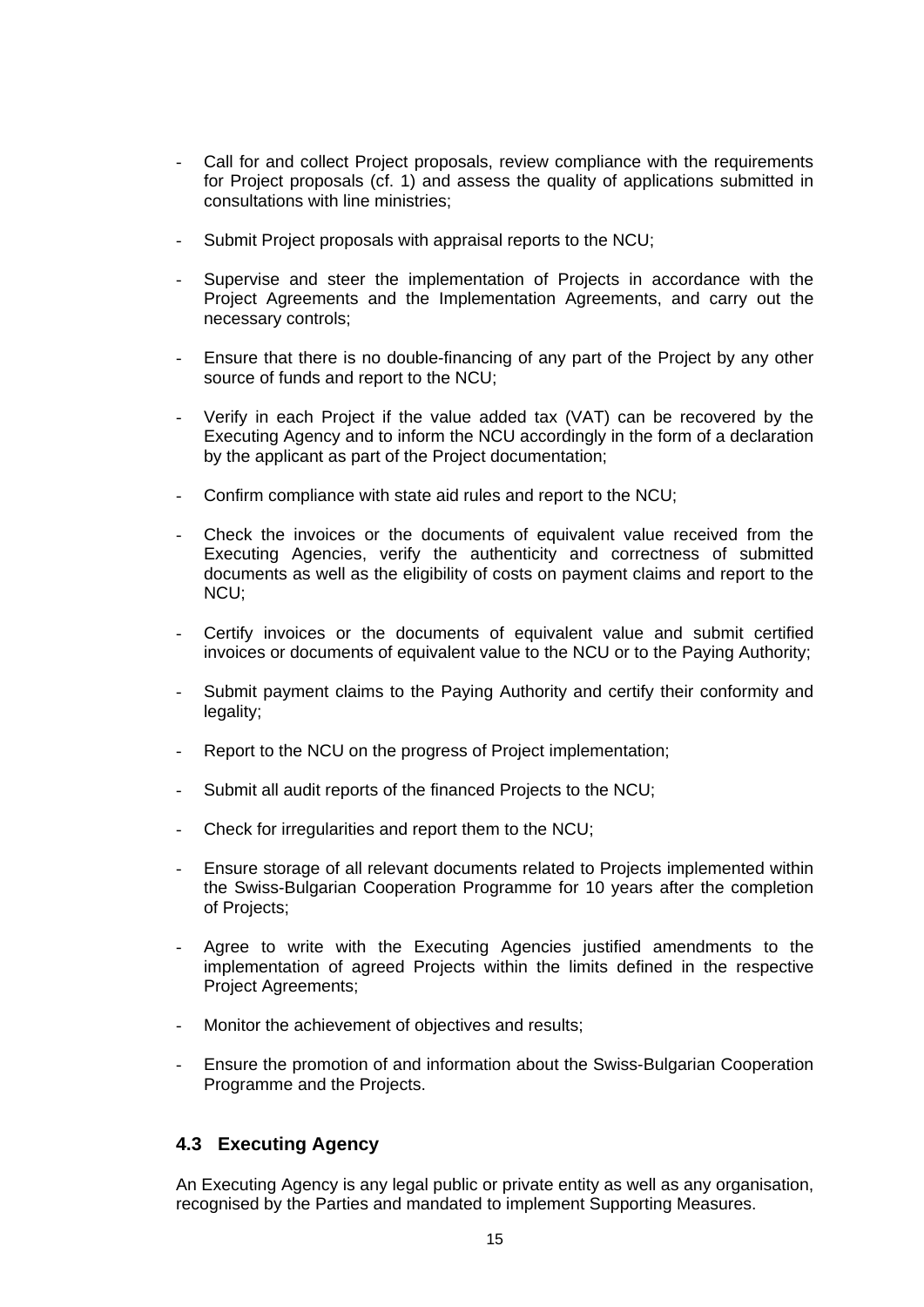The main tasks of the Executing Agency are i.a.:

- Implementation of Projects;
- Execution of public procurement:
- Reporting to the Intermediate Body or the NCU, based on the requirements;
- Achievements of objectives and results;
- Submit all audit reports of the financed Projects to the respective Intermediate Body or directly to the NCU.

The Project Agreement shall contain the name of the Executing Agency. Its tasks and responsibilities shall be defined in the Implementation Agreement.

#### **4.4 Paying Authority**

The Paying Authority is responsible for ensuring appropriate financial control over the use of the Swiss Contribution. It shall in particular:

- Check the conformity of payment claims with financial stipulations of contractual agreements;
- Confirm to the NCU that the co-financing part has been provided according to the Project Agreement;
- Submit the respective reimbursement requests to Switzerland;
- Keep accounts of all reimbursement requests made to Switzerland;
- Provide a yearly overall financial statement on all payments between Switzerland and the Paying Authority on one side and between the Paying Authority and all national bodies involved (e.g. NCU, Intermediate Body, Executing Agency) on the other side and report to the NCU;
- Report periodically to the NCU on financial flows;
- Reimburse to Switzerland unduly paid sums financed by the Contribution as agreed between Switzerland and the NCU.

Furthermore, the Paying Authority ensures that the usual standards and procedures valid for public funds are applied in the management of the Swiss Contribution. It verifies their application by the NCU, the Intermediate Bodies and the Executing Agencies. The Paying Authority ensures that payments are made to the claimants within the specified deadlines.

#### **4.5 Audit Organisation**

During project implementation, financial audits at project level (cf. 2.6) shall be carried out by an internal (internal audit units and controlling units of public administration institutions) or external certified (bodies from outside the public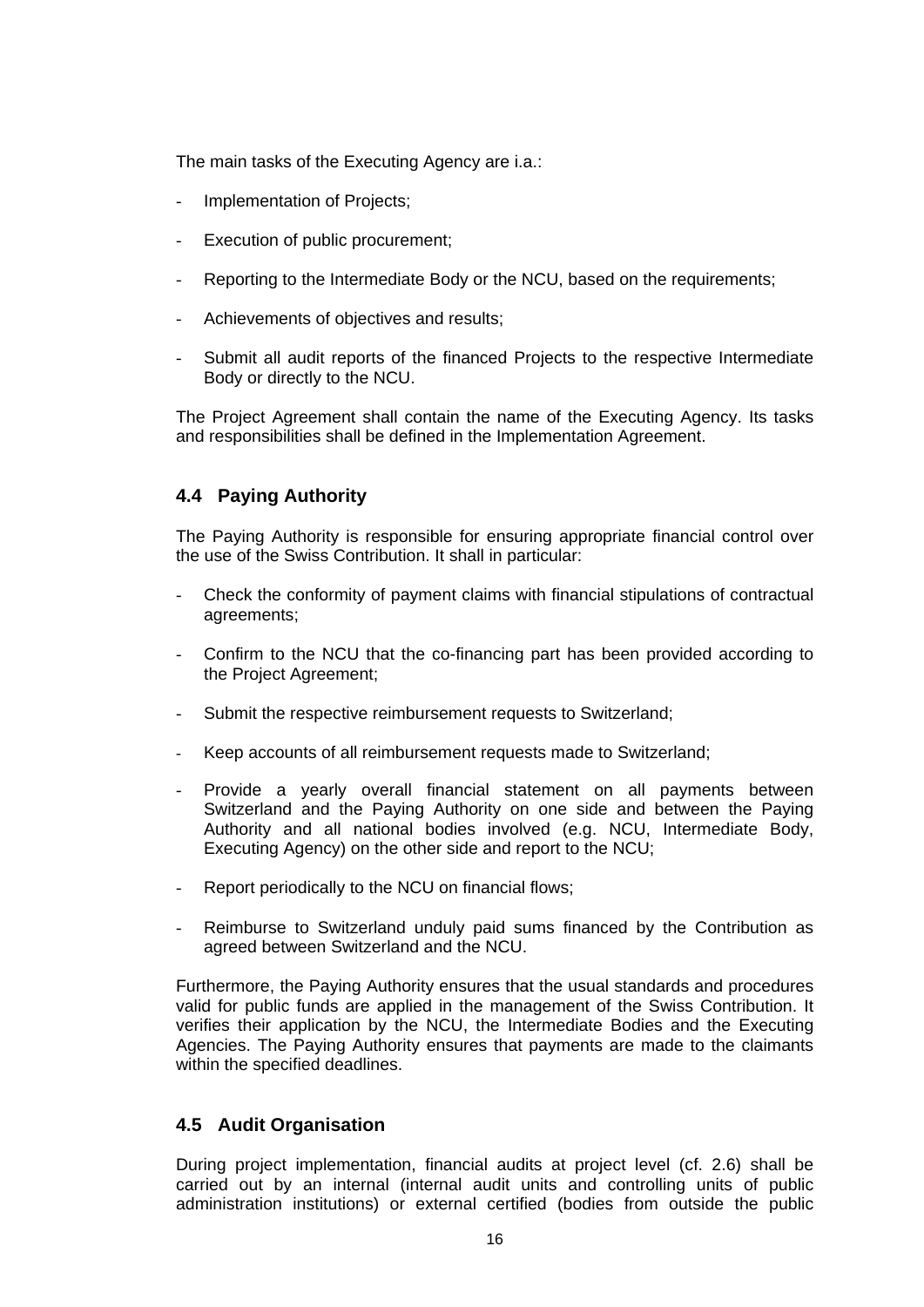finance sector dealing with audits) audit organisation for the Projects, as specified in the respective Project Agreement.

Additionally, the Executing Agency shall ensure a final financial audit of the Project after its completion on the basis which shall be stipulated in detail in the Project Agreement. The audit organisation shall carry out financial audits of the Projects according to the terms of references and International Standards on Auditing (ISA). In doing so, it shall verify the correct use of funds, make recommendations to strengthen the control system and report any actual or alleged fraud or irregularity.

The audit reports shall be transmitted to the NCU. The competent authorities with the full support of the Government of Bulgaria shall investigate alleged cases of fraud or irregularity. Proven cases of fraud shall be prosecuted according to existing regulations.

Costs of external financial audits are eligible for reimbursement and must be included in the Project budget.

#### **4.6 Evaluation Committee**

The NCU shall establish evaluation committees which are responsible on the Bulgarian side for the selection of Projects.

The Evaluation Committee will consist of experts appointed by Intermediate Bodies as well as representatives of social partners and NGOs as observers. The experts, as permanent members, will make a decision on the recommendation of Projects for further appraisal, while observers will check and comment for transparency and accuracy of the whole decision-making process. In case of irregularities, observers may report to the Monitoring Committee, which will undertake corrective measures.

The Evaluation committee, operating on the basis of a ranking list of the Project outlines along with proper justification provided by the Intermediate Body, takes a decision on the recommendation of particular Projects and on a particular ranking list. The Evaluation Committee acting through the Intermediate Body, introduces to the NCU the list of recommended and reserve Projects.

#### **4.7 Swiss Embassy**

On the Project level, the Swiss Embassy - in addition to the tasks described in Annex 2, section 5.4 – is responsible for:

- Contributing to the preparation and formulation of open calls;
- Participating in the assessment of Projects presented by the NCU, including prescreening of Project Outlines;
- Assessment of Project reports (operational, financial, others);
- Participation in Project Steering Committees, if needed;
- Information and communication about Projects and their results achieved (together with the responsible institutions);